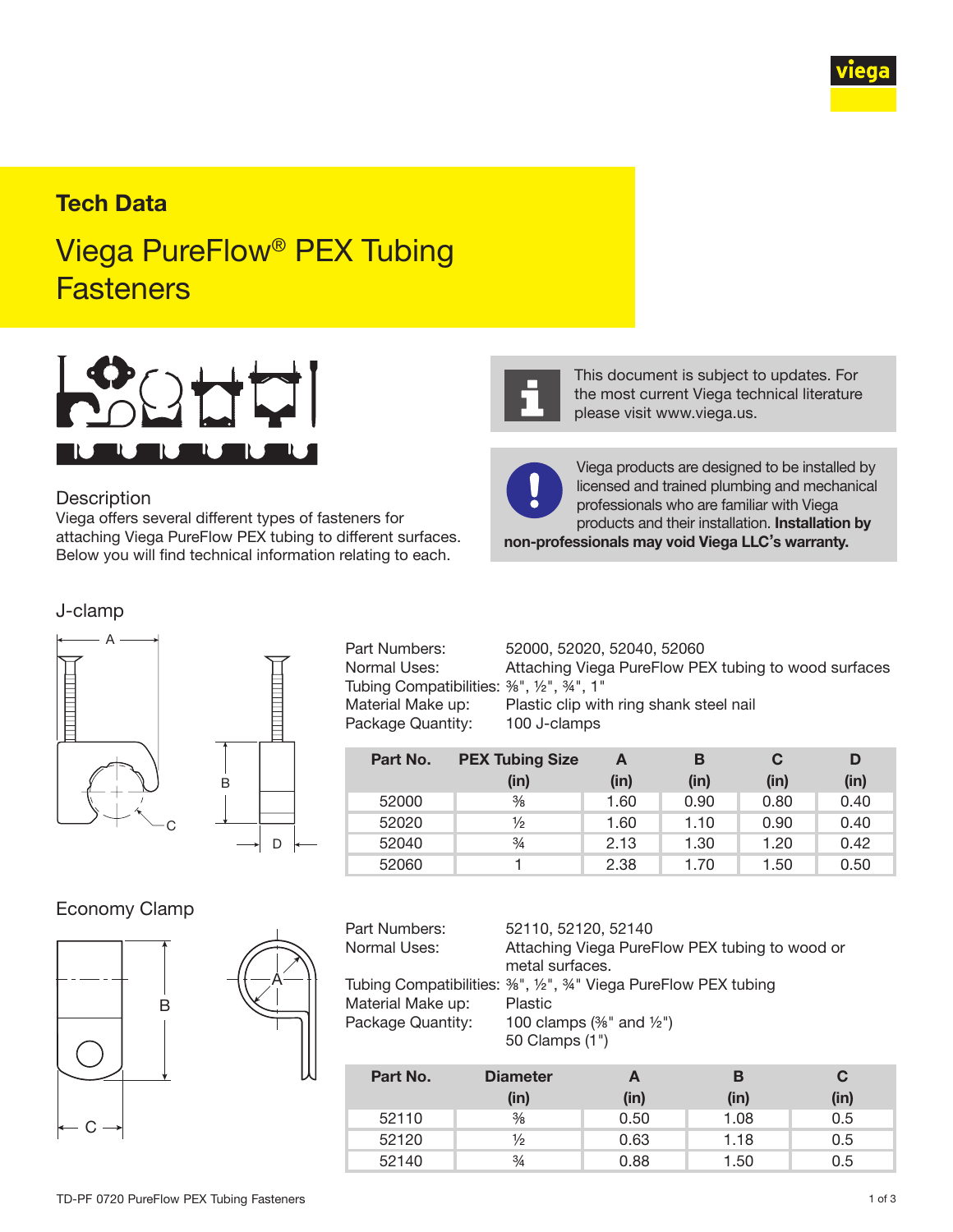

# Lock clip



| Part Numbers:<br>Normal Uses:     | 58071, 58072, 58073, 58074, 58075, 58076, 58077<br>Attaching Viega PureFlow PEX tubing to wood or |
|-----------------------------------|---------------------------------------------------------------------------------------------------|
|                                   | metal surfaces.                                                                                   |
| Tubing Compatibilities: 3%" to 2" |                                                                                                   |
| Material Make up:                 | Plastic                                                                                           |
| Package Quantity:                 | 100 clips $(\frac{3}{6}$ " and $\frac{1}{2}$ ")                                                   |
|                                   | 50 clips (34" to 11/4")                                                                           |
|                                   | 25 clips $(1\frac{1}{2})$                                                                         |
|                                   | 15 clips $(2")$                                                                                   |
|                                   |                                                                                                   |

| Part No. | <b>Diameter</b> | A    | в             | C    | D    |
|----------|-----------------|------|---------------|------|------|
|          | (in)            | (in) | (in)          | (in) | (in) |
| 58071    | $\frac{3}{8}$   | 1.5  | 1.0           | 1.1  | 0.67 |
| 58072    | $\frac{1}{2}$   | 1.7  | 1.1           | 1.1  | 0.67 |
| 58073    | $\frac{3}{4}$   | 1.8  | 1.4           | 1.1  | 0.67 |
| 58074    |                 | 2.4  | 1.7           | 1.5  | 0.67 |
| 58075    | $1\frac{1}{4}$  | 2.5  | 1.8           | 1.6  | 0.67 |
| 58076    | $1\frac{1}{2}$  | 3.0  | $2.2^{\circ}$ | 1.9  | 0.67 |
| 58077    | 2               | 3.6  | 2.6           | 2.4  | 0.67 |

# Multi-clip



| Part Numbers:                     | 52006, 52007                                                          |
|-----------------------------------|-----------------------------------------------------------------------|
| Normal Uses:                      | Attaching Viega PureFlow PEX tubing to wood or                        |
|                                   | metal surfaces.                                                       |
|                                   | <b>Product Instructions:</b> PureFlow Multi-clip Product Instructions |
| Tubing Compatibilities: 3%" to 2" |                                                                       |
| Material Make up:                 | Plastic                                                               |
| Package Quantity:                 | 100 clips $(1")$                                                      |
|                                   | 50 clips (2")                                                         |
|                                   |                                                                       |

| Part No. | <b>Maximum</b><br><b>Diameter</b><br>(in) | A<br>(in) | В<br>(in) | (in) | (in) | Е<br>(in) |
|----------|-------------------------------------------|-----------|-----------|------|------|-----------|
| 52006    |                                           | 2.35      | 2.00      | 1.37 | 0.53 | 0.48      |
| 52007    | っ                                         | 4.00      | 3.40      | 2.56 | 1.00 | 0.83      |

# Multi-clip



| Part Numbers:<br>Normal Uses:<br>Product Instructions: PureFlow Multi-clip Product Instructions | 52017    |  | Attach Viega PureFlow PEX tubing to strut clamps. |  |
|-------------------------------------------------------------------------------------------------|----------|--|---------------------------------------------------|--|
| Tubing Compatibilities: 1" to 2"<br>Material Make up:                                           | Plastic  |  |                                                   |  |
| Package Quantity:                                                                               | 25 clips |  |                                                   |  |
| <b>Maximum</b><br><b>Part No</b>                                                                |          |  |                                                   |  |

| Part No. | <b>Maximum</b><br><b>Diameter</b> |      | Е    | C    |      | Е    |
|----------|-----------------------------------|------|------|------|------|------|
|          | (in)                              | (in) | (in) | (in) | (in) | (in) |
| 52017    | ∩                                 | 4.29 | 3.42 | 2.60 | 1.72 | 0.93 |

E